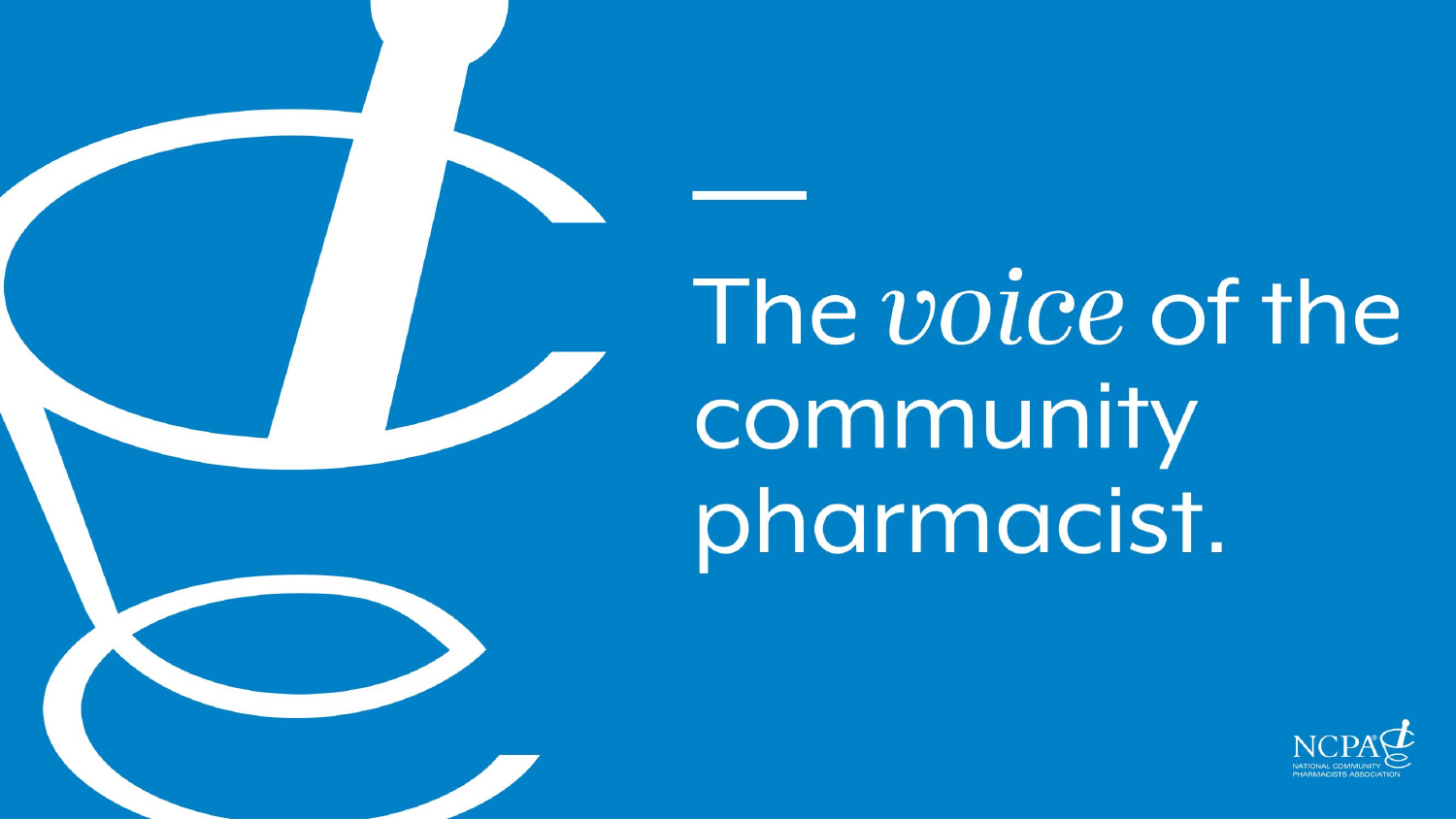# **COVID Chaos!**

Ronna Hauser, PharmD SVP, Policy & Pharmacy Affairs

#### Kurt Proctor, Ph.D., RPh

SVP, Strategic Initiatives

www.ncpa.org/coronavirus-information covid@ncpa.org



January 26, 2022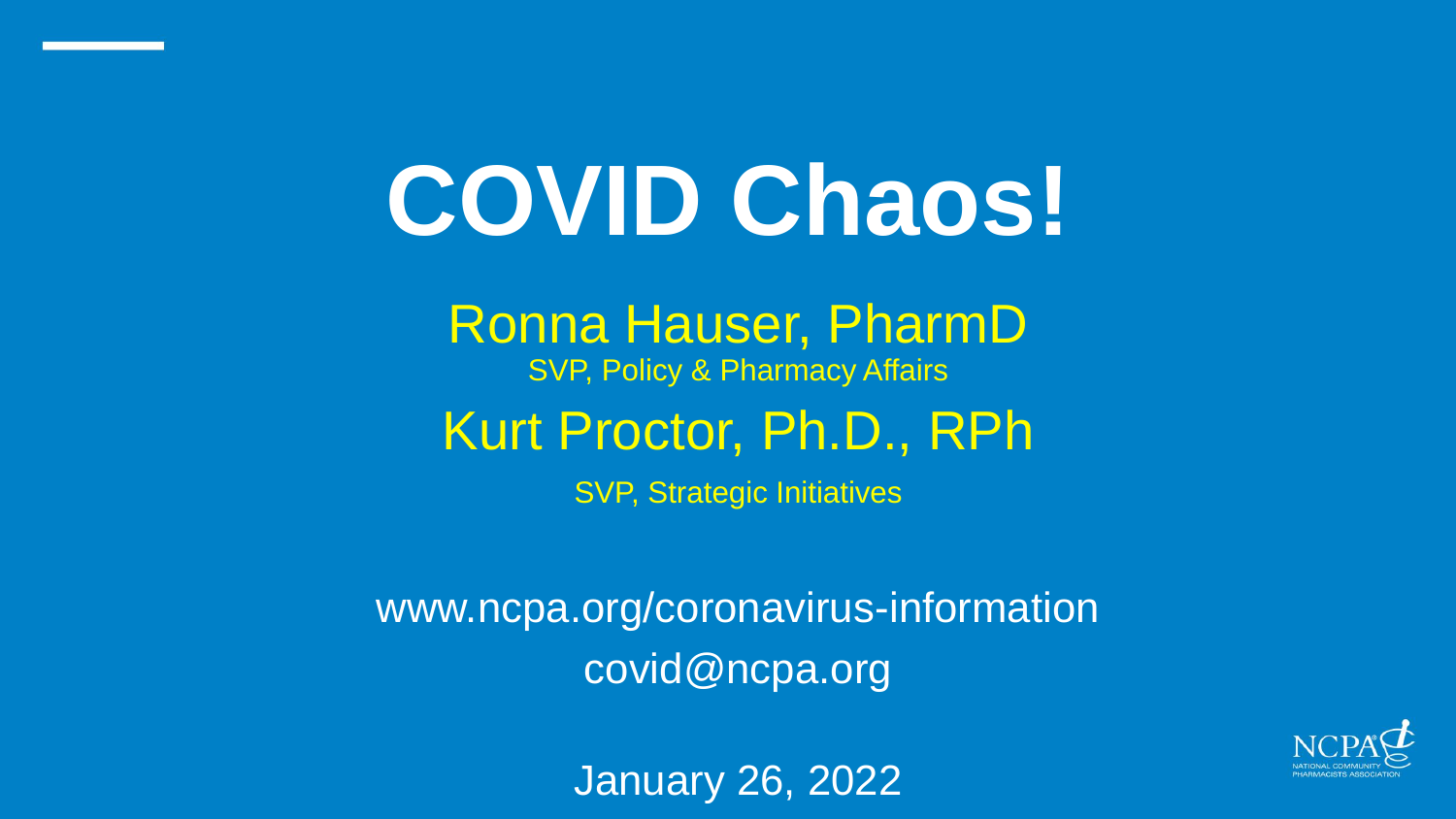#### **Federal Retail Pharmacy Partnership**

- The "FRPP" remains the backbone of many COVID initiatives
- Chains, independent pharmacy networks, and LTC GPOs
- These entities have an agreement in place with the US Government that started with vaccines
- Independent pharmacies affiliated with a FRPP have agreements in place with the USG through the CDC.
- We will make reference to this program and these agreements as we talk about the various COVID initiatives.
- Independent pharmacy owes a big thank you to the FRPP entities that have devoted untold resources to facilitate independent pharmacy involvement!

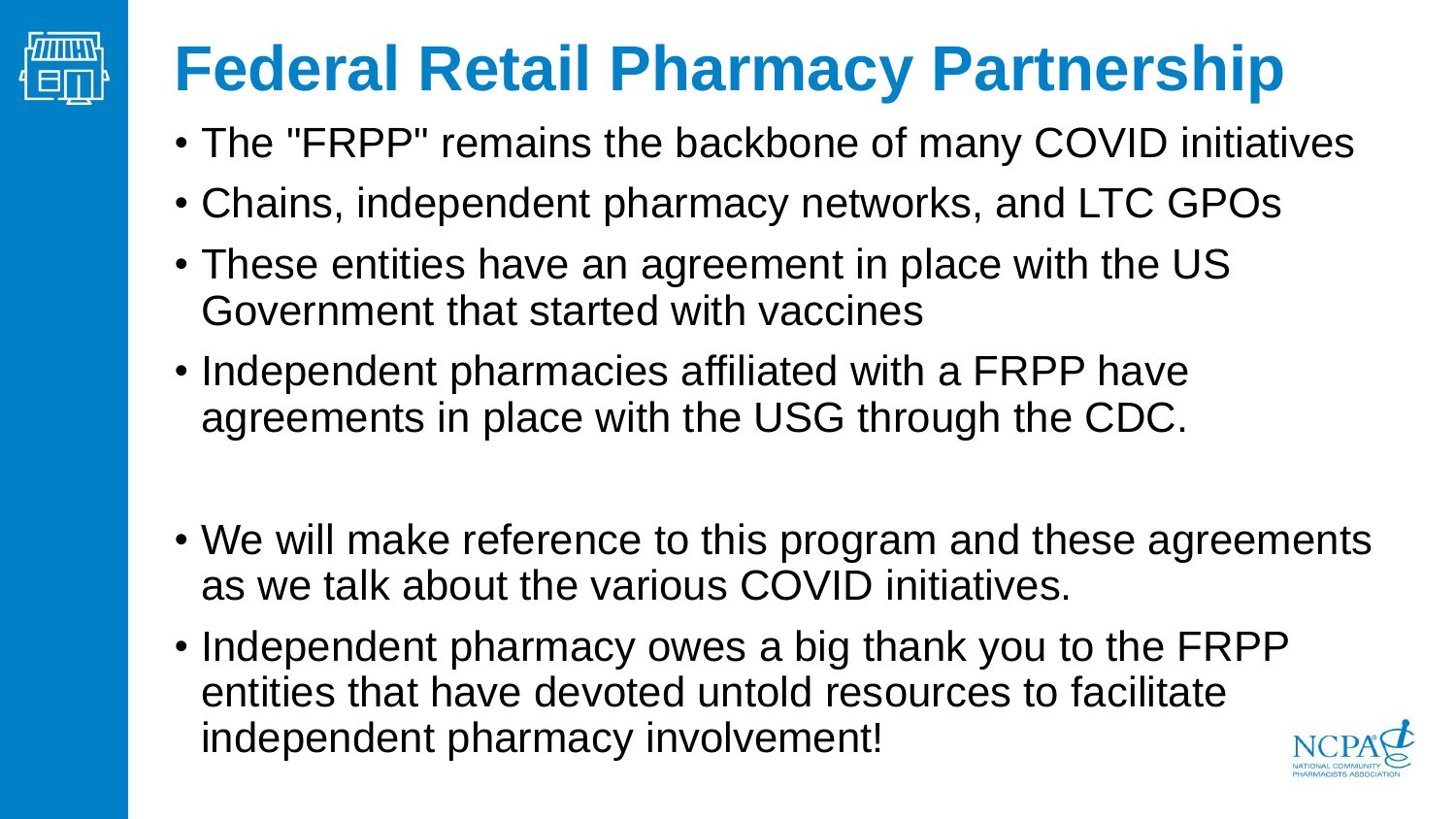

#### **Vaccines**

- Medicare Advantage switch
- "Up-to-date" is the new language (vs. "fully vaccinated")
- Immunocompromised
	- Individuals  $\geq$  12 years old who received an mRNA COVID-19 vaccine **primary series and an additional** primary mRNA vaccine dose **should receive a booster** dose **at least 5 months after the additional** primary dose. (4 doses)
	- Billing
		- May experience challenges if 3<sup>rd</sup> dose billed as a booster instead of additional dose
- Children < 5 years old
	- Likely to see authorization in March

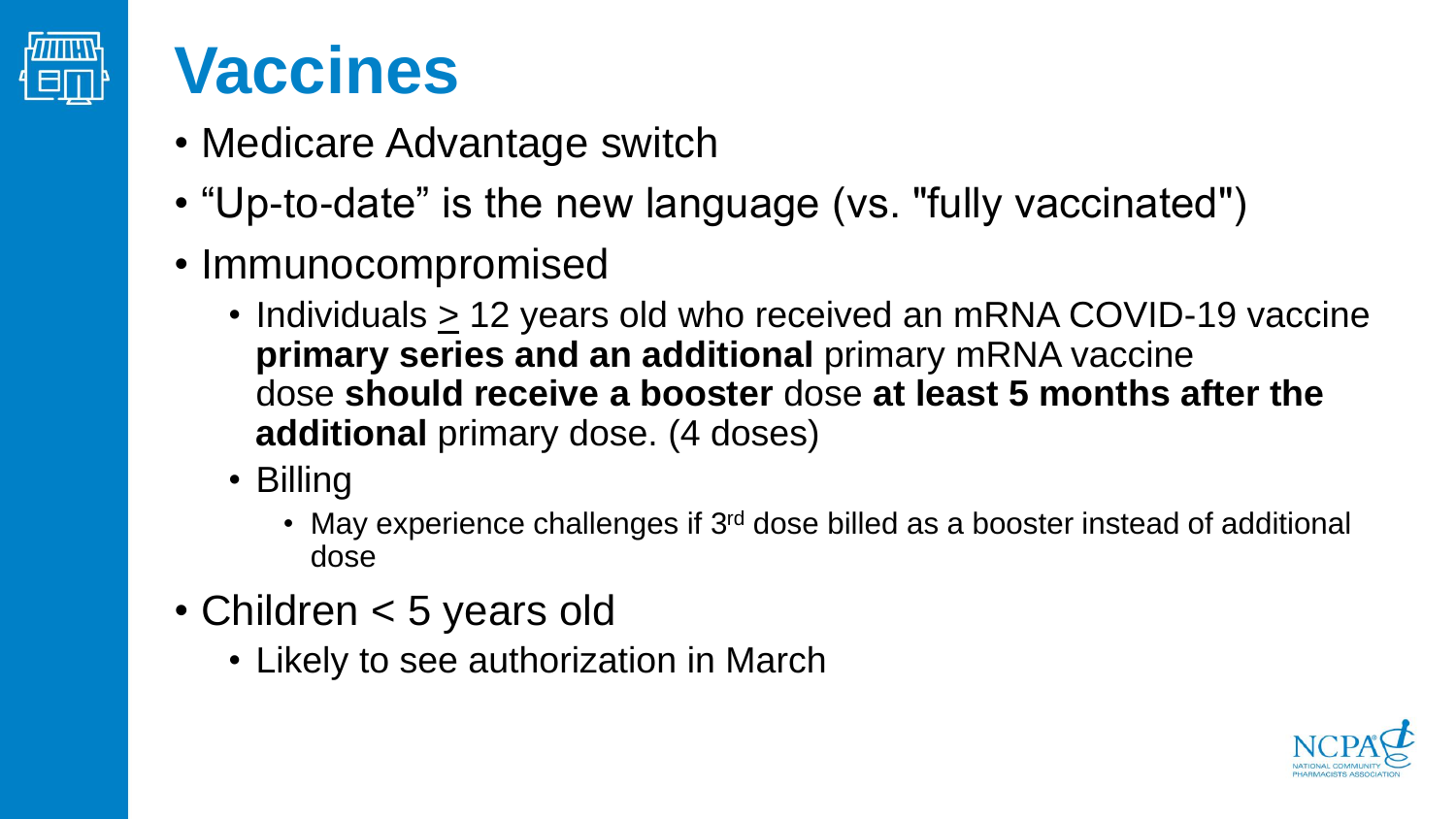

#### **OTC Tests**

- In-Network pharmacy
	- Refer to network updates from each PBM for instructions to submit a claim and details on reimbursement rates (e.g. U&C submitted; lower of \$12 or U&C).
	- NCPA has a handout on our website titled "OTC COVID Tests Billing" that summarizes guidance from NCPDP and an FAQ
- Out-of-network pharmacy
	- Patients can receive up to \$12 per test from their health plan by submitting the receipt and relevant health insurance form directly to their plan.
- Supply issues
	- Biden Administration providing 1 billion free tests via COVIDtests.gov
	- Inappropriate use, stockpiling

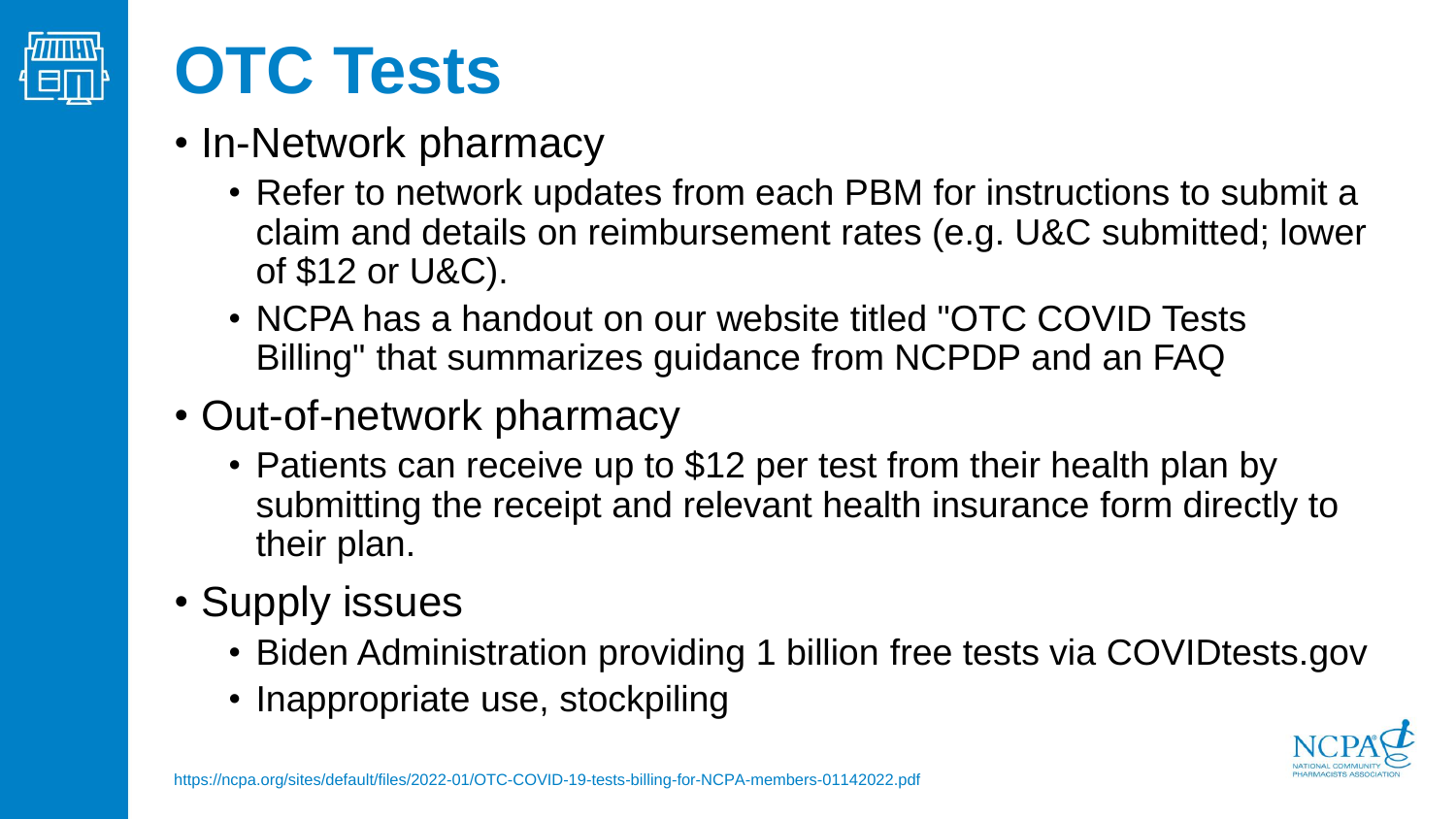

#### **Non-OTC Tests**

- CLIA-waived tests
	- Review the EUA for the test administered. Is the test authorized for asymptomatic screening?
	- Health plans are not required to cover testing for travel or work
	- OSHA rules apply (provide PPE and dedicated space)
- Specimen collection
	- Bill for evaluation and specimen collection
		- eTrueNorth
		- Part B covers if patient is homebound (NCPA not hearing from members doing this)
	- OSHA rules apply (provide PPE and dedicated space)

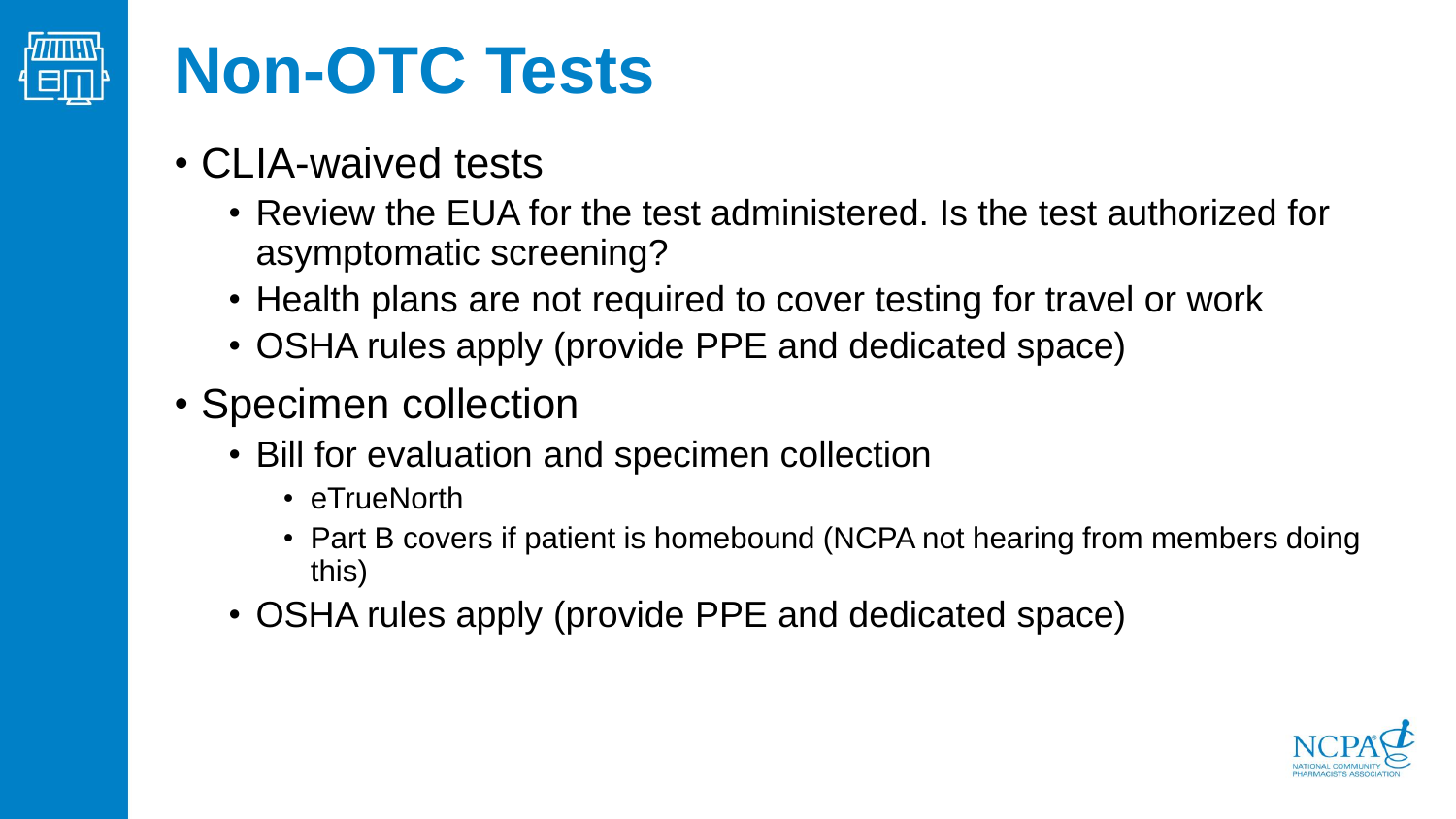

#### **Free Masks**

- 400+ million masks
- FRPP pharmacies
- Multiple brands, package types
- "Limit" of 3 per person
	- Not expecting store level enforcement
- Sign to be posted
- CDC best practices
- Coming out of the Strategic National Stockpile over 24-28 days

#### **MASK UP AND MAXIMIZE YOUR PROTECTION**



properly put on and take

off the masks.



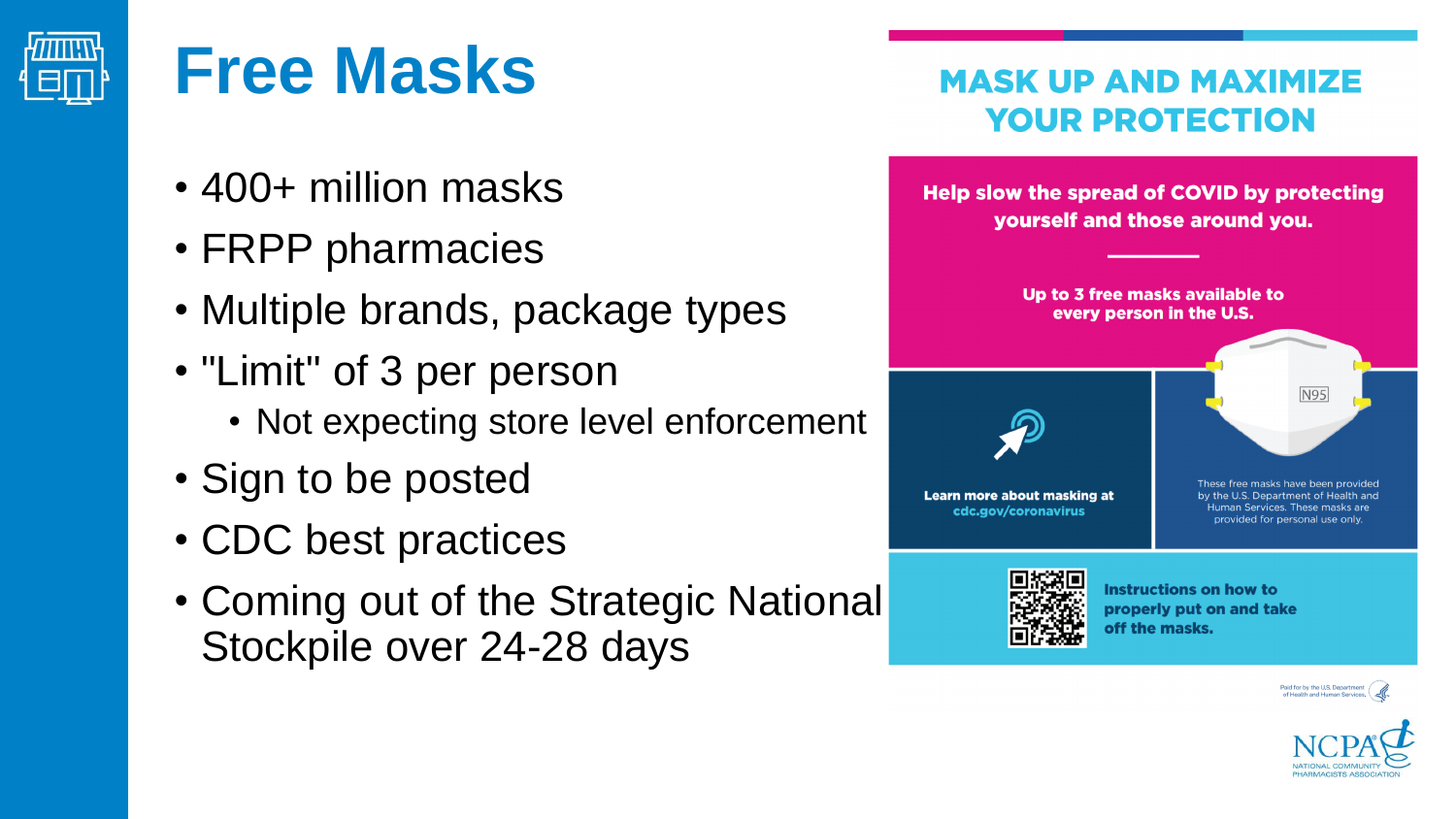# **Oral Antivirals**

- Two oral antiviral drugs (OAV), PAXLOVID and molnupiravir, were authorized for emergency use at the end of December 2021.
- The EUA letter for both drugs excluded pharmacists from prescribing these specific COVID-19 therapeutics.
- Supply expected to be very limited through spring 2022. OAV providers allocation controlled by state health departments, involving FRPPs
- NCPA summary on OAV billing but refer to payer-specific instructions.
- HRSA Uninsured program dispensing fee reportedly will be \$12 once it starts accepting claims
- Issues we are tracking: non-formulary rejections, poor reimbursement, approved claims with copays
- OAV providers must dispense the drug to clinically eligible patients regardless of their ability to pay or third-party reimbursement.
- OAV Experience Reporting Tool

ncpa.org/sites/default/files/2022-01/COVID-19\_antivirals\_billing\_for\_NCPA\_members.pdf

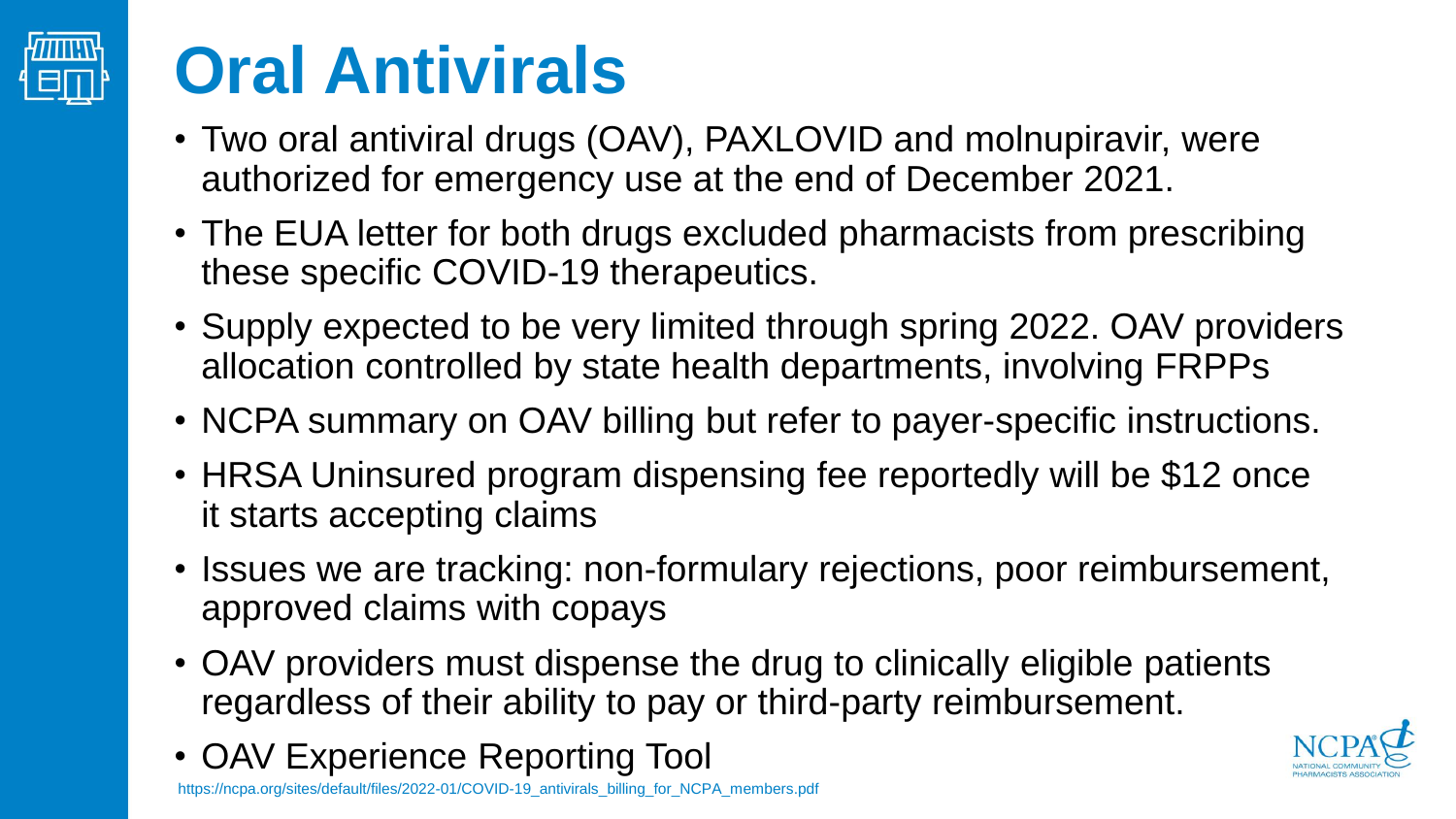# **Monoclonal Antibodies**

- FDA Announced on Jan 24 that it has revised the EUA for REGEN-COV and it is no longer authorized for use in any U.S. State, territory, or jurisdiction due to the prevalence of the Omicron variant and lack of effectiveness against this variant.
- Other authorized mAbs exist, but are administered intravenously or, in the case of Evusheld, the EUA excludes pharmacists from ordering.
- Reimbursement is happening through Medicare Part B, HRSA Uninsured Program, and health plan medical benefits, once the pharmacy is credentialled. Members report Rx claims denied.
	- Payers are likely to be rejecting REGEN-COV claims with date of service after 1/24/22 due to the revised EUA.



https://www.phe.gov/emergency/events/COVID19/investigation-MCM/Bamlanivimab-etesevimab/Pages/bamlanivimab-etesevimab-regen-cov-ordering-update.aspx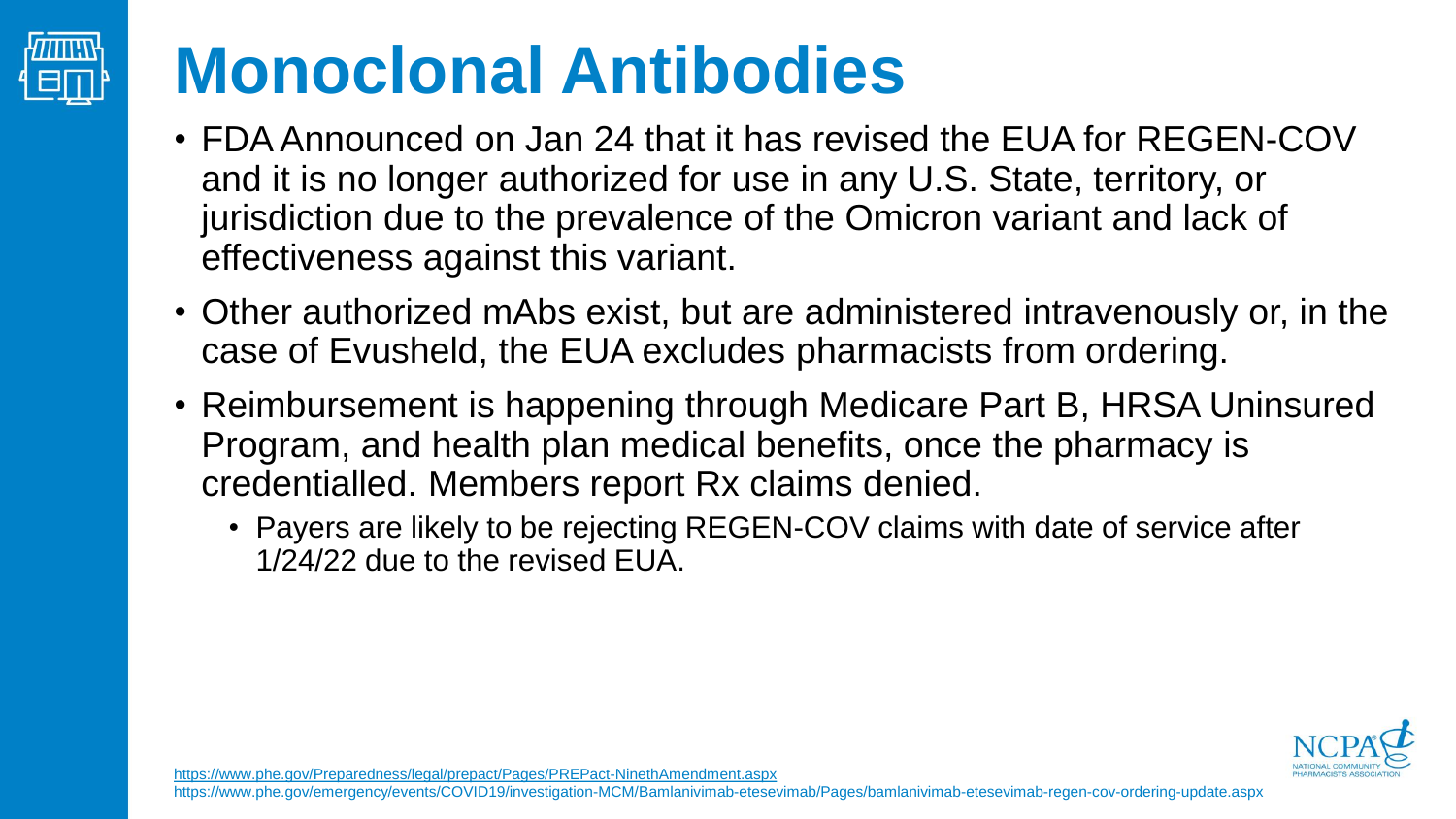

#### **OSHA Rules**

**1. OSHA Health Care ETS** - The Health Care emergency temporary standard applies to pharmacies only if a pharmacy offers additional health care services, like COVID-19 testing or vaccinations. However, if a pharmacist purely dispenses prescriptions in retail settings, then the Health Care ETS does not apply. Most of the health care mandate has been withdrawn, but the general duties clause and record keeping requirements are still in effect. See NCPA summary on our [website](https://ncpa.org/sites/default/files/2022-01/NCPA%20Member%20Summary%20OSHA%20COVID-19%20ETSHC.pdf).

**2. OSHA Vaccine and Test Mandate**- The Vaccine and Test mandate applied to any workplace with more than 100 employees. The Supreme Court stopped the Vaceine and Test mandate. The Supreme Court's January 13th decision is not necessarily the end of the ETS.

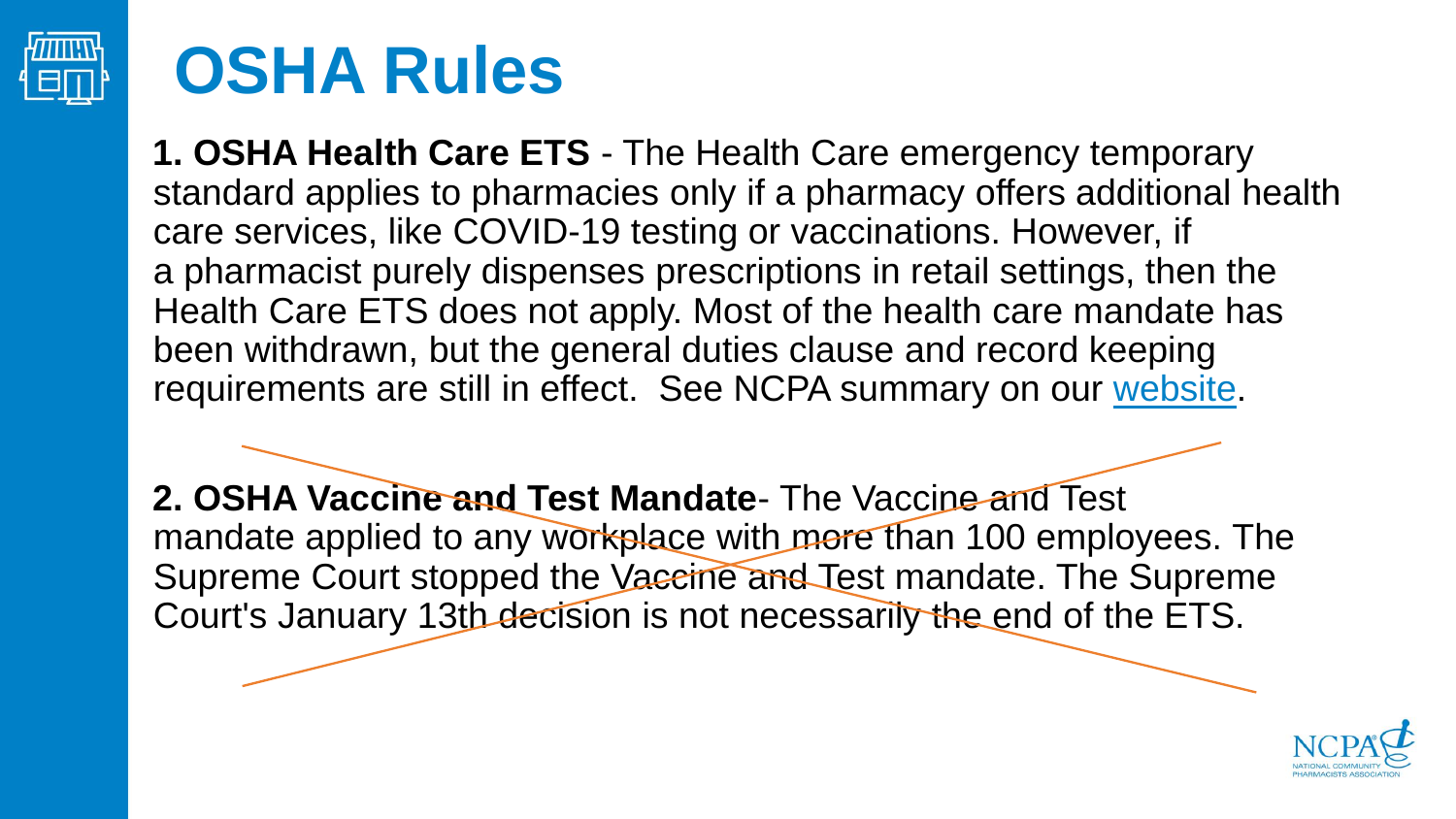# **CMS Vaccine Rule**

- The CMS Vaccine rule only applies to certified Medicare or Medicaid facilities. Simply receiving Medicare or Medicaid funds does not, by itself, mean that a facility is covered by this rule.
- Covered facilities are listed below:
	- Ambulatory Surgery Centers, Community Mental Health Centers, Comprehensive Outpatient Rehabilitation Facilities, Critical Access Hospitals, End-Stage Renal, Disease Facilities, Home Health Agencies, Home Infusion Therapy Suppliers, Hospices, Hospitals, Intermediate Care Facilities for Individuals with Intellectual Disabilities, Clinics, Rehabilitation Agencies, and Public Health Agencies as Providers of Outpatient Physical, Therapy and Speech-Language Pathology Services, Psychiatric Residential Treatment Facilities, (PRTFs), Programs for All-Inclusive Care for the Elderly (PACE) Organizations, Rural Health, Clinics/ Federally Qualified Health Centers (Medicare only), and **Long Term Care facilities**

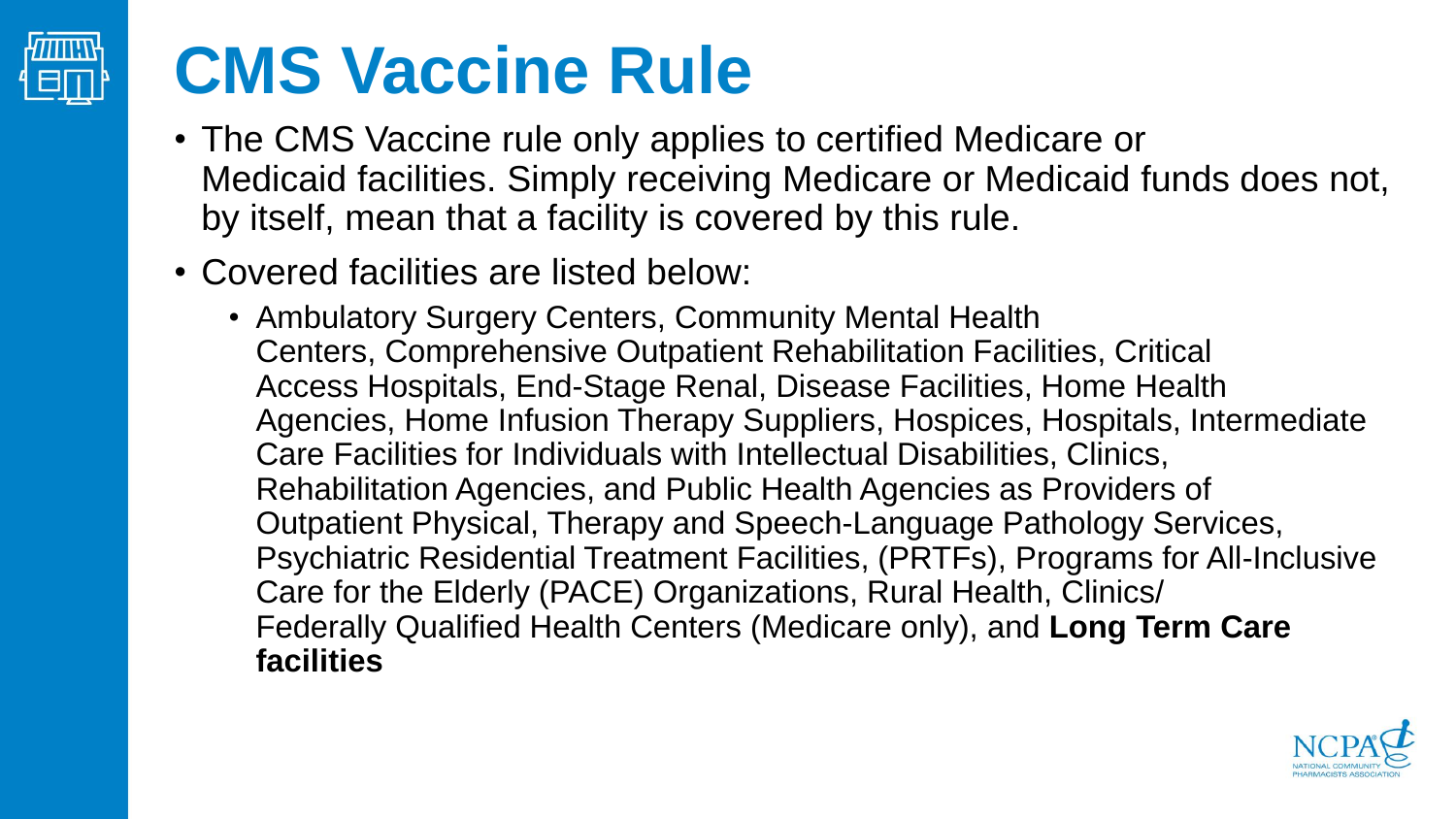# **CMS Vaccine Rule**

- This mandate covers "all individuals who provide care, treatment, or other services for any Medicare or Medicaid facility subject to this rule (and/or its patients) under contract or other arrangements."
- This means if a pharmacy (i) provides services to the facility under a contract or an arrangement to a facility and (ii) potentially comes in contact with the facility staff or patients then they must be vaccinated and keep a record of it.
	- There are some situations where vaccination exemptions will be granted to individuals, including for medical reasons or sincerely held religious beliefs.

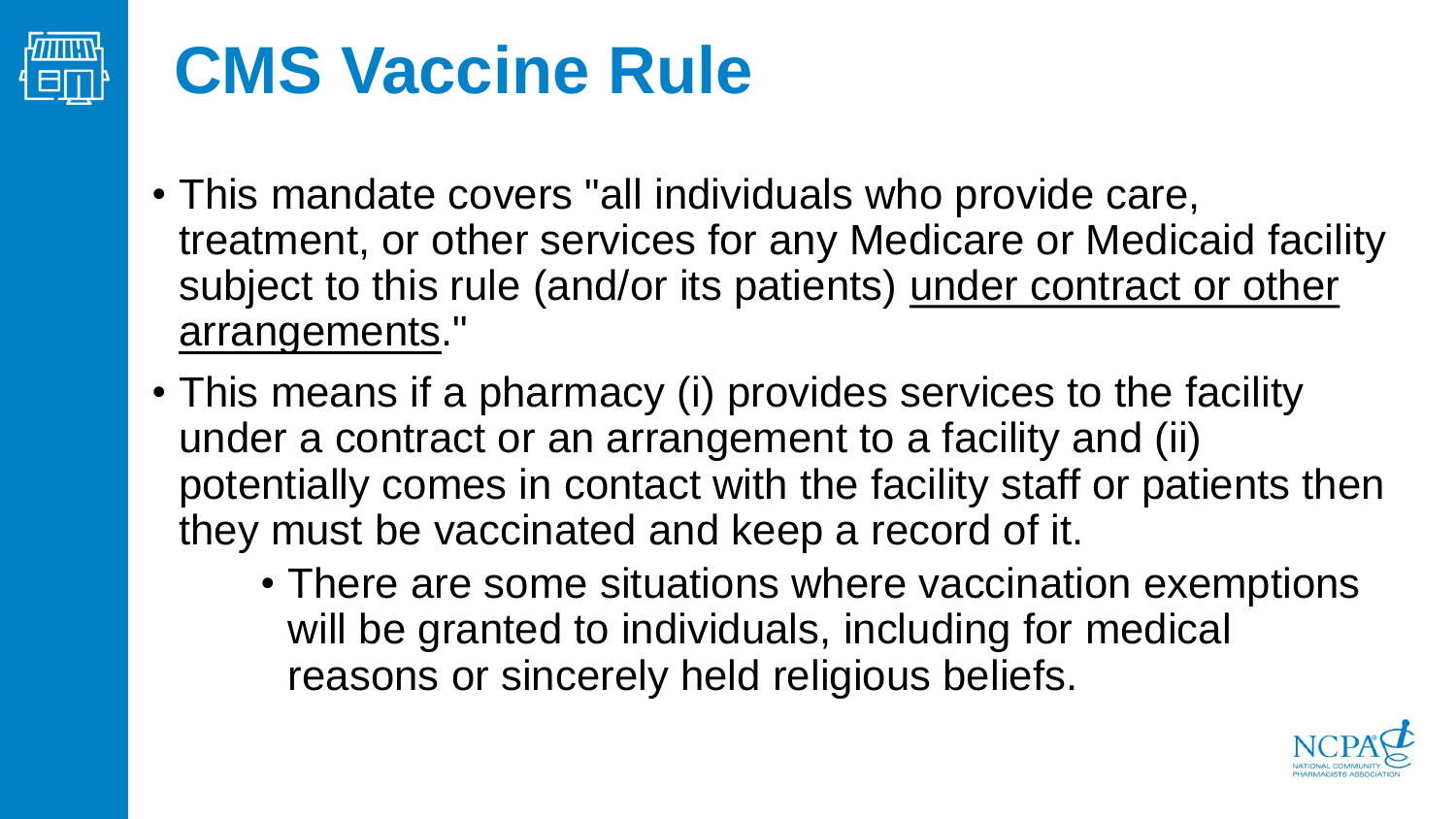

# **CMS mandate state deadlines**

The implementation date varies depending on whether your state was affected by the Supreme Court decision.

• The following states have until Jan. 27th to get their first (or only) COVID -19 vaccine dose, and Feb. 28th to get their second dose:

*CA, CO, CT, DE, FL, HI, IL, ME, MD, MA, MI, MN, NV, NJ, NM, NY, NC, OR, PA, RI, TN, VT, VA, WA, WI*

The following states have until Feb. 14th to get their first (or only) COVID -19 vaccine dose, and March 15th to get their second dose:

*AL, AK, AZ, AR, GA, ID, IN, IA, KS, KY, LA, MS, MO, MT, NE, NH, ND, OH, OK, SC, SD, UT, WV, WY*

• The following state has until Feb. 19th to get its first (or only) COVID -19 vaccine dose, and Mar. 21st to get its second dose: